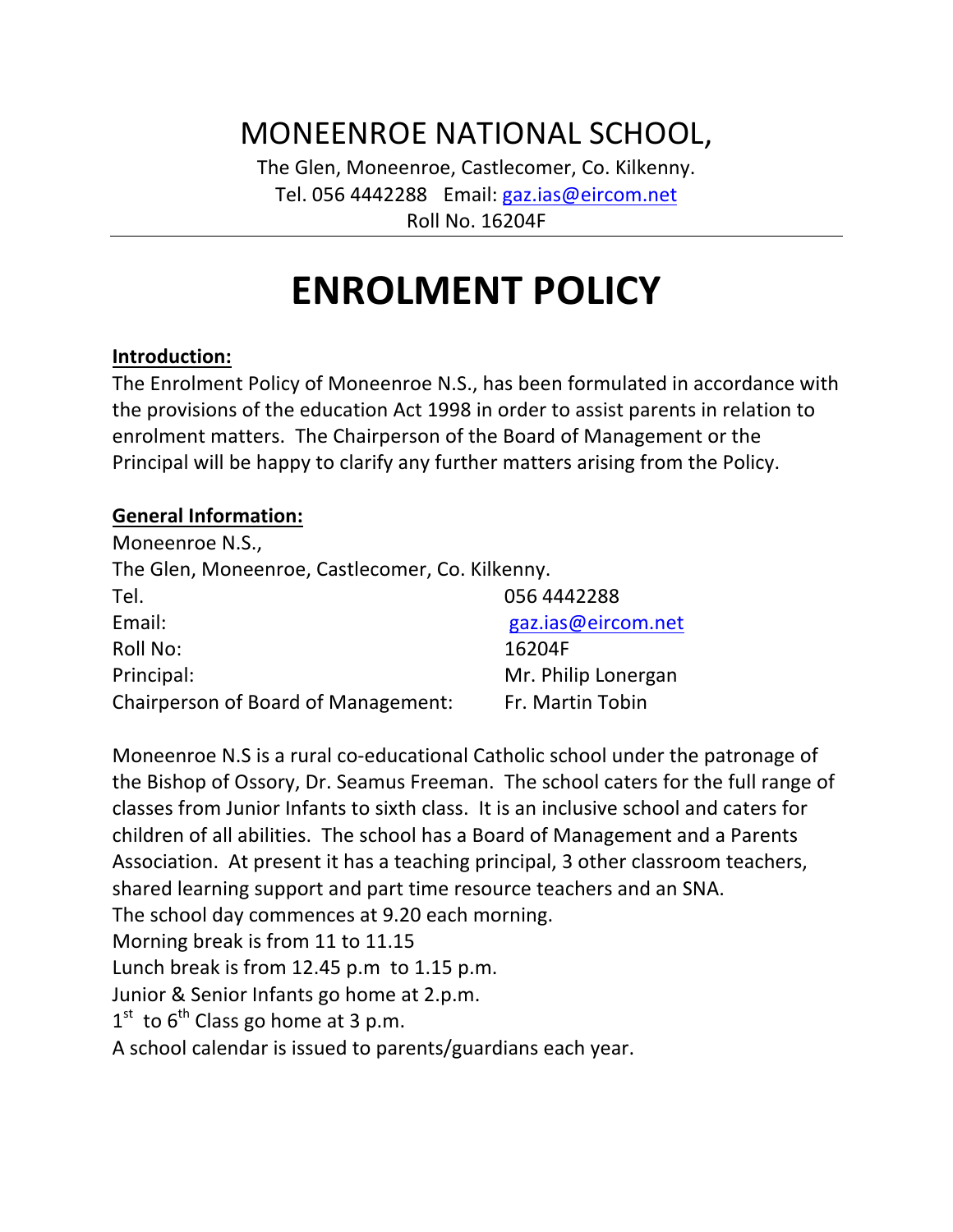The school aims to promote the full and harmonious development of all pupils: cognitive, intellectual, physical, cultural, moral, and spiritual, including a living relationship with God and other people.

Moneenroe N.S operates under the Rules for National Schools and Departmental Circulars and is funded by grants from the Department of Education and Skills (DES) and from fund-raising activities.

Staff are resourced by the DES. The school is subject to the Education Act (1998), The Education Welfare Act (2000), The Education of Persons with Special Education Needs Act (2004), equality law and all other relevant legislation. Moneenroe N.S follows the curricular programmes laid down by the DES, which may be amended from time to time in accordance with the Education Act (1998).

Within the context and parameters of the department regulations and programmes, the rights of the patron as set out in the Education Act (1998) and the funding and resources available, the school supports the principles of:

- Inclusiveness, particularly with reference to the enrolment of children with a disability or other special educational need
- Equality of access and participation in the school
- Parental choice in relation to enrolment
- Respect for diversity of values, traditions, languages and ways of life in society.

# **Rationale:**

This policy aims to ensure that the appropriate procedures are in place to enable the school:

- To make decisions on all applications in an open and transparent manner consistent with the Ethos, Mission Statement of the school and legislative requirements
- To make an accurate and appropriate assessment of the capacity of the school to cater for the needs of applicants in light of the resources available to it
- To inform parents of enrolment procedures
- To put in place a framework which will ensure effective and productive relations between students, parents and teachers, where a student is admitted to the school.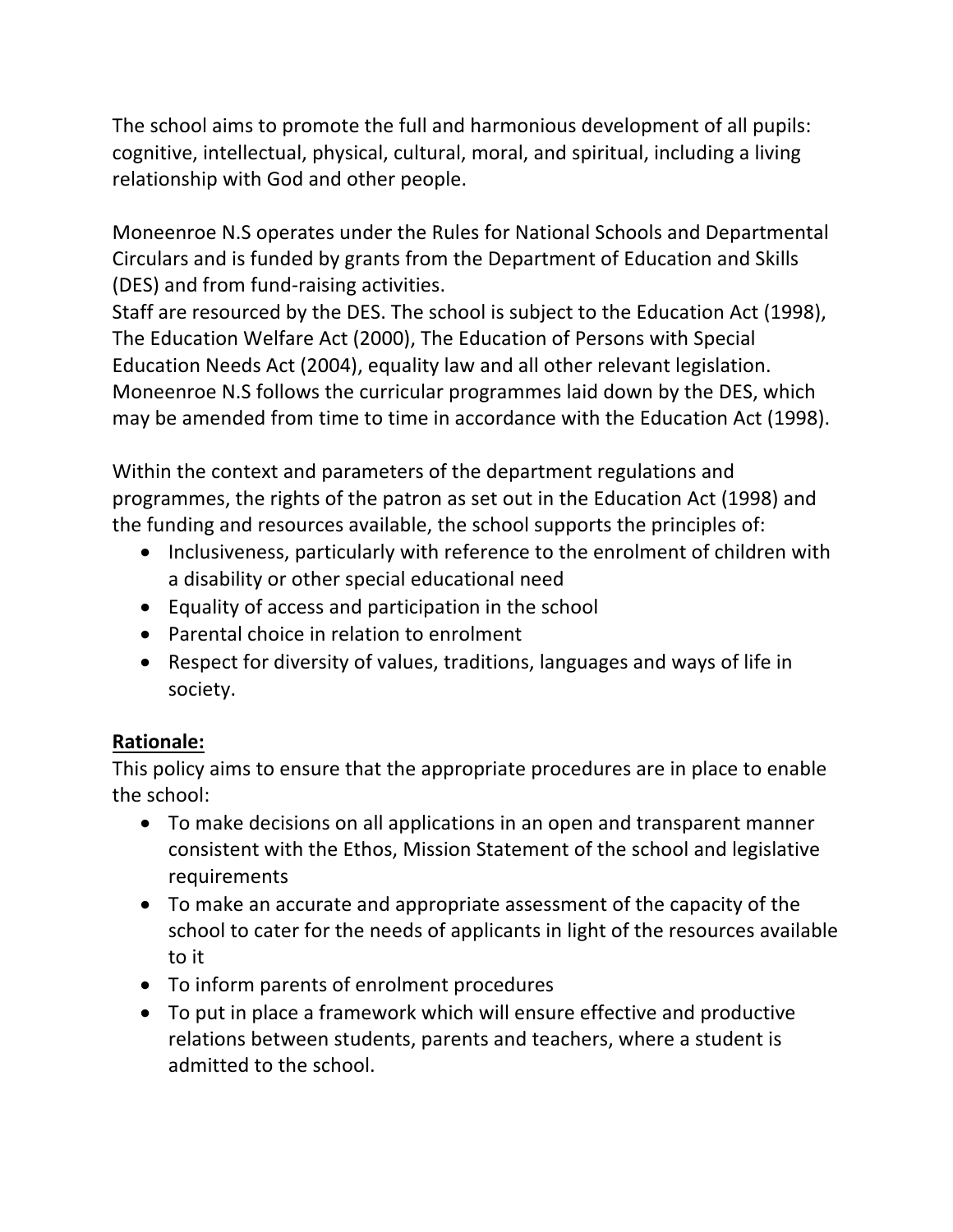# **Application Procedure:**

Application for enrolment in the school is made by completing the school's Application Form (Appendix A) and returning it to the school office. Advance notification of the availability of application forms will be made to potential pupils: 

- Through family members already in the school
- Through the Parish Newsletter
- Through the local newspapers
- By following up on enquiries
- By placing some application forms in local preschools.

Reminders of the closing date for the return of application forms will be posted in the Parish newsletter.

Decisions in relation to application for enrolment are made by the Board of Management of the School.

Parents/Guardians will be informed of the outcome, in writing and within 21 days of the closing date for receipt of Application Forms. Parents/Guardians of children enrolled in Junior Infants, along with their children will be invited to an open afternoon in June each year. This is for the purpose of familiarising both parents and children with the school surroundings and to welcome them to our school community, along with answering any queries they have, while outlining the key tenets that our school operates under and which are outlined throughout this and our other school policies.

## **Policy considerations:**

- Junior Infants are enrolled on the first day of the new school year provided the child has reached his/her  $4<sup>th</sup>$  birthday. Junior Infants will not be enrolled during the year unless transferring from another school. This is for educational reasons as the curriculum is progressive and it is necessary for the child to complete a full year.
- No child is refused admission for reasons of ethnicity, special educational needs, disability, language/accent, gender, traveller status, asylum seeker/refugee status, religious/political beliefs, family or social circumstances.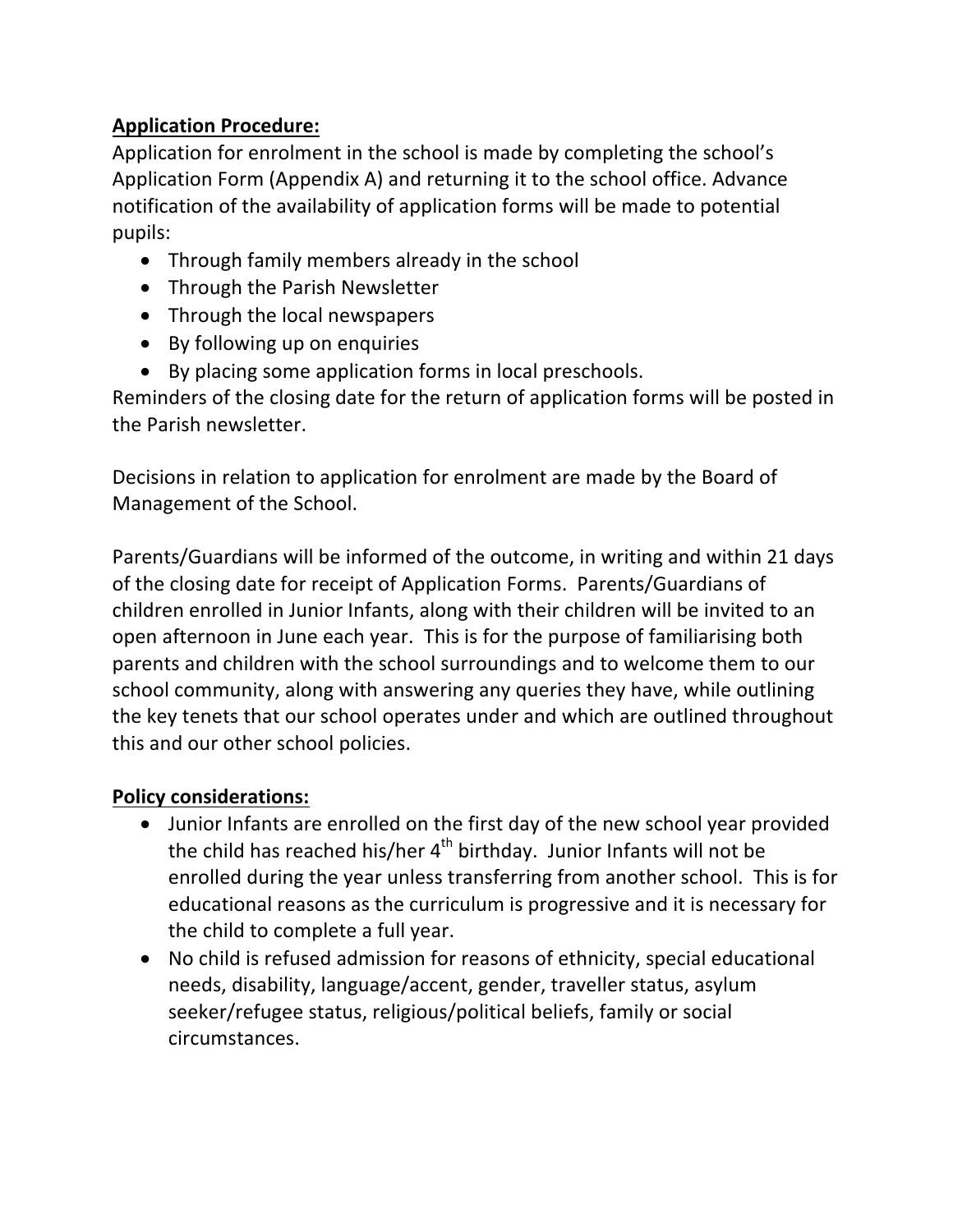- The completion of an Application Form or the placement of a child's name on a list, however early, does not confer an automatic right to a place in the school.
- Children enrolled in Moneenroe N.S. are required to co-operate with and support the school's Code of Behaviour as well as all other policies. Parents/Guardians are responsible for ensuring that their child/children cooperate with these policies in an age-appropriate way. A copy of the Code of Behaviour will be made available to all parents.
- While recognizing the rights of parents/guardians to enrol their chlid in the school of their choice, the Board of Management of Moneenroe NS is also responsible for respecting the rights of the existing school community and in particular, the children already enrolled. This requires balanced judgments, which are guided by the principles of natural justice and act in the best interest of the children.
- Consequently, the Board of Management reserves the right to determine the maximum number of children in each separate classroom bearing in mind:
- a) Health & Safety concerns regarding staff and children
- b) Available classroom space
- c) Multi-grade classes
- d) Educational needs of the children
- e) Presence of children with special needs
- f) Department of Education and Skills class size guidelines
- g) Appropriate supports and resources are available.

## **Criteria:**

In the event of the number of children seeking enrolment exceeding the number of places available, the following criteria will be used to prioritise children for enrolment:

- Children living within the traditional catchment area of the school
- Brothers and sisters of children already enrolled (including step siblings living at the same address)
- $\bullet$  Children living within the parish
- Children of current school staff
- $\bullet$  Children living outside the parish

If priority needs to be given to children in any of the above categories, older children will be given priority.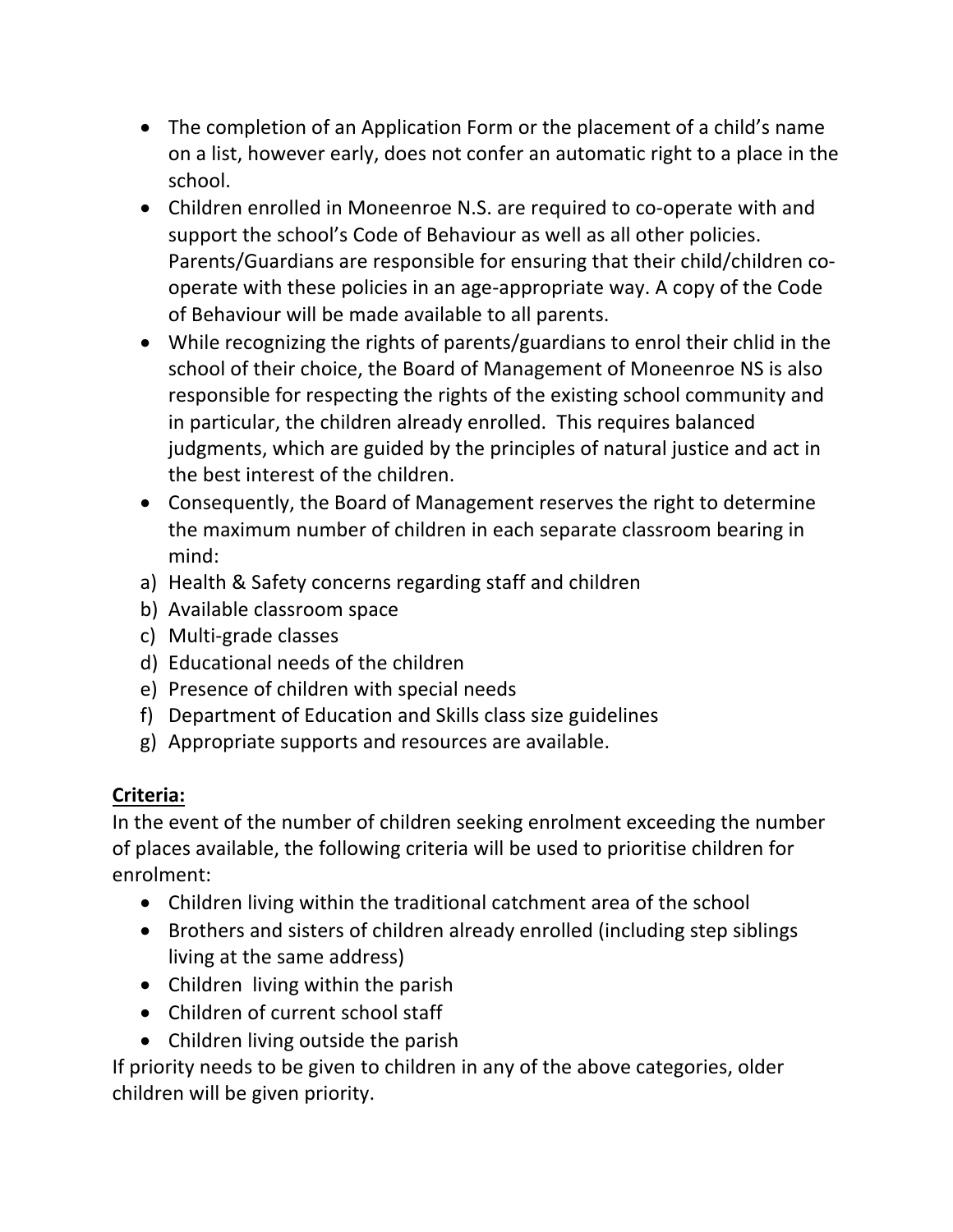# **Children with special needs:**

Children with special needs enrolling in Moneenroe N.S will be resourced in accordance with the level of resources provided by the Department of Education and Skills to the Board of Management. It is the responsibility of the parents/guardians to inform the school of any such needs on the enrolment application. The Board of Management will request copies of relevant reports, or request that the child be assessed immediately in order to assist the school in establishing the educational needs of the child. Following receipt of the report, the Board will assess how the school can meet the needs specified in the report. Where the Board deems that further resources are required it will, prior to enrolment, request the Department of Education and Skills to provide the resources required to meet the needs of the child as outlined in the psychological and/or medical report. These resources may include for example, access to or the provision of any or a combination of the following: resource teacher, special needs assistant, specialized equipment or furniture, etc.

The school will meet with the parents/guardians of the child to discuss the child's needs and the school's suitability or capability in meeting those needs. If considered necessary, a full case conference will be held which will include parents/guardians, principal, class teacher, learning support teacher and relevant outside agencies.

The Board of Management may deem it necessary to defer enrolment of a particular child pending:

- a) The receipt of assessment reports and/or
- b) The provision of resources by the DES to meet the needs of the child.

# **Pupils transferring from another school:**

Pupils wishing to transfer from other schools during the school year may be enrolled subject to the school's Enrolment Policy and available space. In compliance with the Education Welfare Act 2000, the Principal will request a record of the child's attendance and educational progress, including behaviour, from the school from which the child is transferring.

The school also asks that he incoming child's parents/guardians submit a transfer letter from the Board of Management of the previous school.